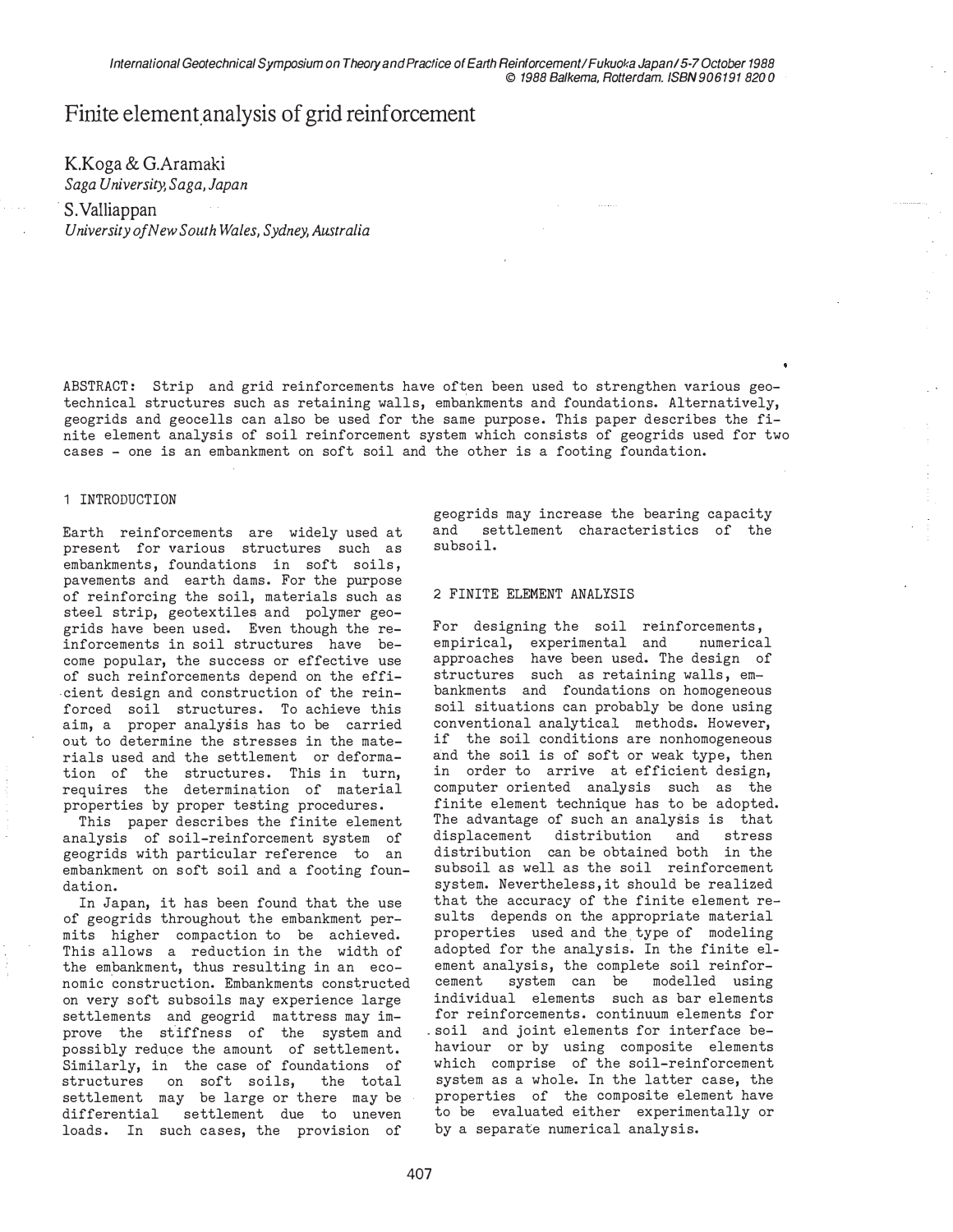

Joint element  $Ks=0.4x10^3$   $Kn=0.4x10^5$  t/m<sup>2</sup>

**EMBANKMENT** Fig. 1

In this paper, the former approach, that is, individual elements for soil, reinforcement and interface behaviour has been used.

## 3 NUMERICAL RESULTS

ಞ್|<br>' َ㜔 ⾮㜔

> ⣋㜔 ϐϑദധ ਆ᪃ ᱱ㜔 Ȱ⣋㜔 㜔

༇Ϧ᪃ ֗দྴ Fig.1 shows the geometrical configuration of the embankment analysed using the geogrid as the reinforcement. The assumed materials properties are shown in the figure. This embankment is similar to the one analysed by Jones(1985). Two variations of the grid design were considered



in the analysis - one with a single layer of 1m grid depth and the other two layers of each 1m depth. The settlement profile along a horizontal section in the subsoil just below the grid reinforcement, is shown in  ${\rm Fig. 2(a)}$  whereas  ${\rm Fig. 2(b)}$  shows the settlement profile along vertical section at the center line of the embankment. It can be noted that there is some minor advantage in using the geogrid regarding the reduction of settlement. However, there is practically no difference between the alternative designs. Fig.3 shows the stress distribution in the reinforcement for the two designs and the distribution is as would be expected.

 ${\rm Fig.4(a)}$  shows the vertical stress  $(0, y)$ distribution along the horizontal section in clay layer, just below the reinforcement. It can be observed that for all the three cases - no grid and two alternative grid designs - the distribution is almost the same. The maximum principal stress along the same horizontal section for the three cases considered has been plotted in Fig.4(b). As can be noted that using the geogrid reduces the maximum tensile stress by nearly 50  $\%$ .

Thus, it can be stated that in the case of embankment, providing the geogrid as

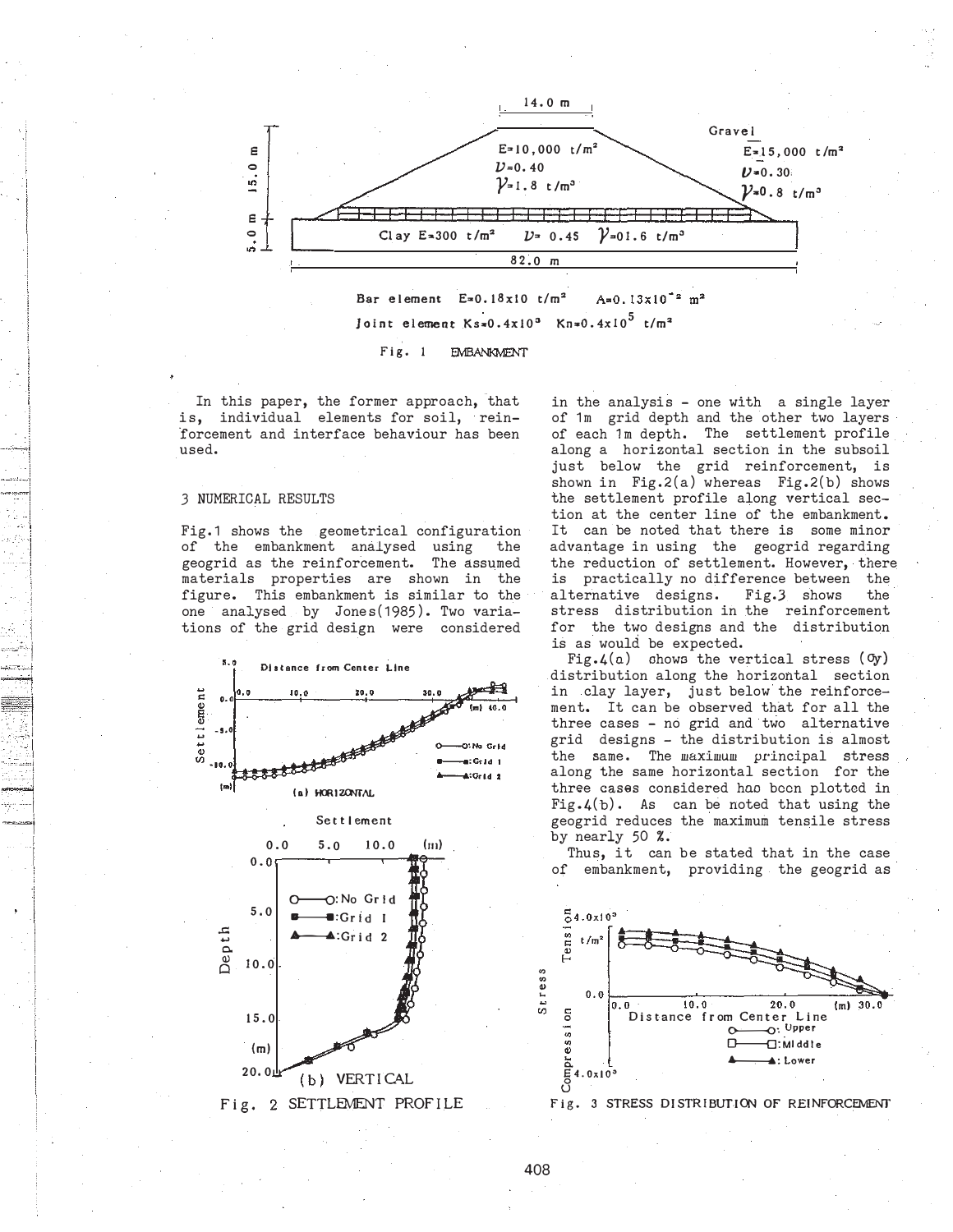

#### Fig. 4 STRESS DISTRIBUTION

the reinforcement did not influence the settlement profile. This result is similar to the observation made by Symes(1985). For this case, the important thing is that the tensile stress in the soft layer has been reduced by nearly 50 % with the use of geogrid which would assist in preventing the failure of the subsoil.

Fig.5 shows the strip footing on cohesive soil containing horizontal layers of reinforcement, with two alternatives - one with strips and the other with geogrids. The material properties adopted for the analysis are also given in the figure. This problem is similar to the one analysed by Binquet and Lee(1975). Two cases of strip footings - surface footing and embedded footing were considered.

vertical displacement(settlement) The along the horizontal surface has been plotted in Fig.6(a) for the surface footing and in Fig.6(b) for the embedded footing. The maximum settlement of the surface footing for the case without any reinforcement is 8.44cm compared with the theoretical solution of 8.76cm. By providing only strip reinforcement the maximum deflection was reduced only very little (8.18cm) whereas the provision of grid reinforcement reduced the maximum deflection to 6.82cm. For the case of embedded footing the maximum displacement for the unreinforced soil medium is 4.28cm whereas for the strip reinforcement it is 4.11cm and for the grid reinforcement, it was reduced to 2.78cm.

Fig.7 shows the distribution of vertical stress(@y) for the case of surface footing, along horizontal sections between the four layers of reinforcement. As can be seen, the distribution for the three cases considered is similar. The stress distribution for the case of embedded footing is plotted in Fig.8. Again, it can be noted that practically there is no difference in results among the three cases.

It was observed that in the case of surface footing, the maximum tensile stress was not reduced by the use of reinforcement whereas in the case of embedded footing, it was reduced considerably, for example by about 30% with the use of grid reinforcement.

The maximum tie forces for both cases of reinforcements are given in Table 1. It can be noted that for both surface and embedded footing, the maximum tie force in the case of strip reinforcement is greater than that for grid reinforcement.

The bearing capacity ratio(BCR) calculated according to Binquet and Lee(1975) is 1.24 for surface footing and 1.54 for embedded footing. Binquet and Lee stated



409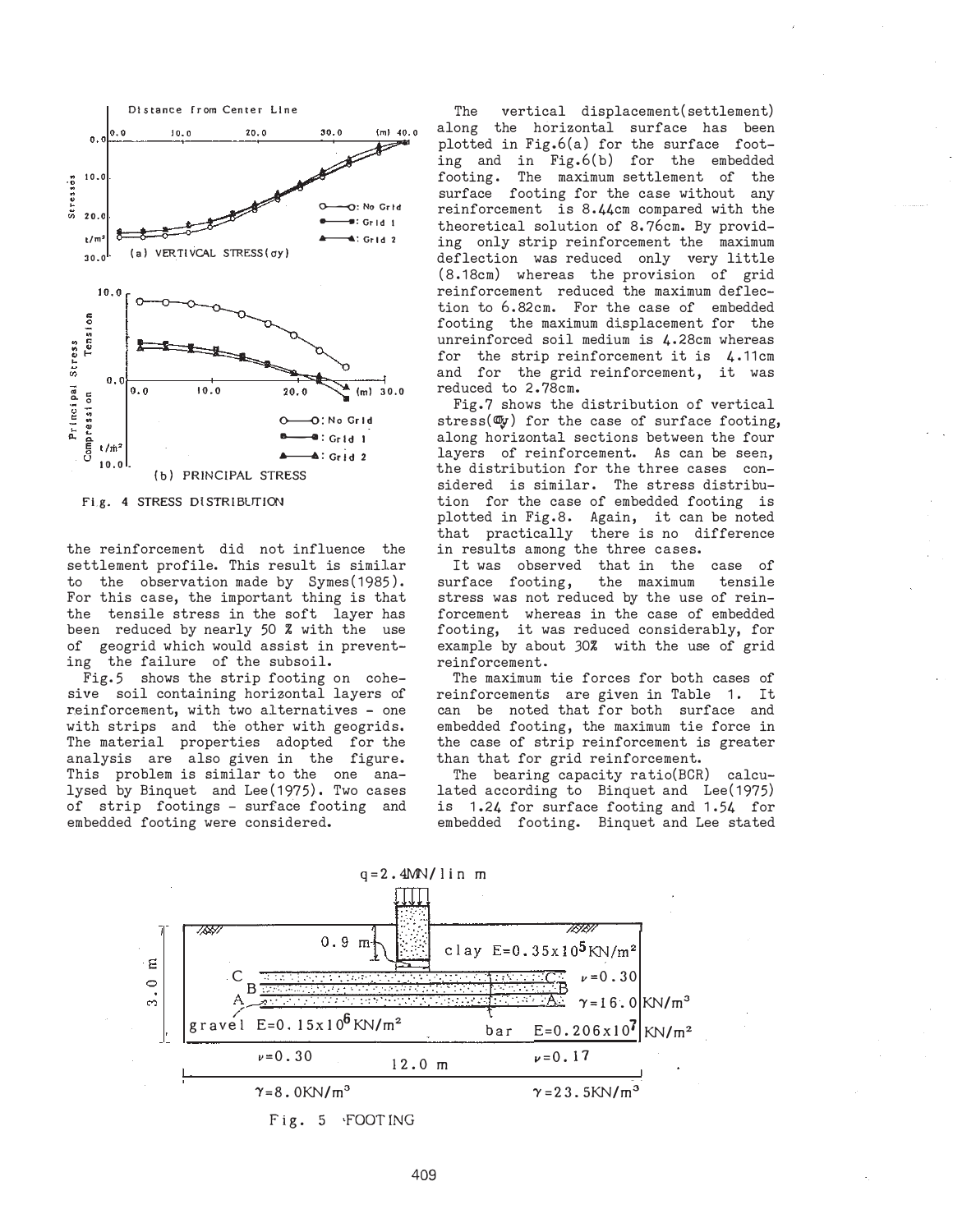that the experimental data showed that the BCR values are between 1.5 and 4.0.

## 4 CONCLUSIONS

 $\epsilon^{-1}$ 

3753

From the foregoing discussion of the numerical results related to the two examples – embankment and footing – it can be stated the use of geogrids as soil reinforcements

 $(1)$  Reduce the tensile stresses in the weak subsoil for the case of embankments. (2) Does not influence the settlement characteristics of the embankment.

(3) Reduce the maximum settlement considerably both in the case of surface and embedded footings.

 $(4)$  Does not influence the tensile stress distribution in the case of surface footing

(5) Considerably reduces the maximum tensile stress for the case of embedded footing.

It was also noted that geogrids are better than strips as soil reinforcements.



Fig. 6 VERTICAL DISPLACEMENT

-10.01